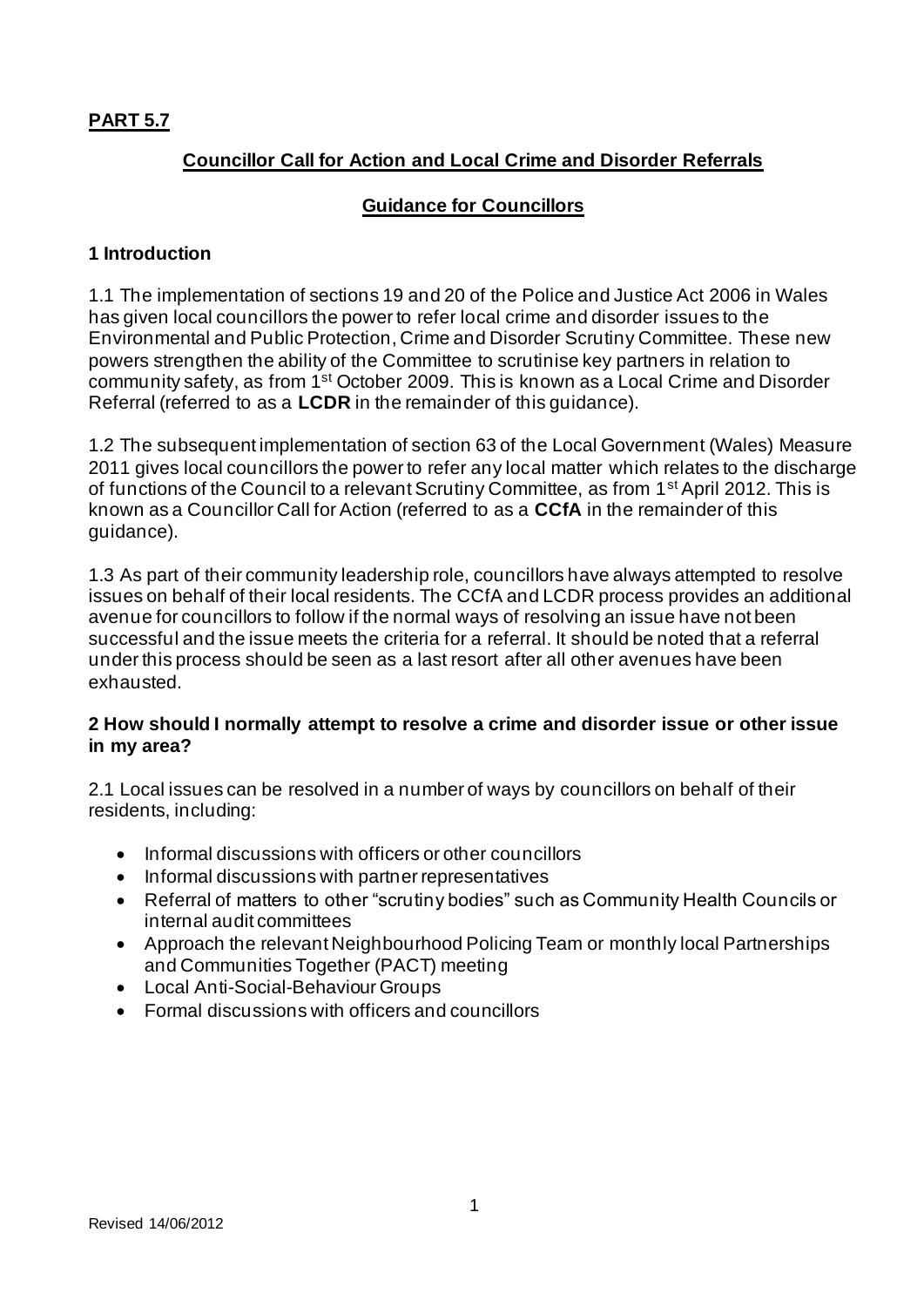- Write a formal letter to the Cabinet Member on behalf of constituents
- Ask a question at Full Council
- Submit a motion to Full Council
- Public meeting
- Petition
- Complaint
- Freedom of Information request
- Communication with local MPs or AMs
- Web or email based campaigns

2.2 This is not an exhaustive list and councillors may choose different routes for specific issues. If an issue has not been resolved after exhausting all possible alternative routes, then a local councillor can refer it to the relevant Scrutiny Committee.

# **3 What is a Local Crime and Disorder Referral?**

3.1 In order for the Committee to accept a CCfA or a LCDR as an agenda item for discu ssion at one of their meetings:

- **a LCDR must** concern crime and disorder and may include anti-social behaviour or other behaviour adversely affecting the local environment, such as the misuse of drugs, alcohol or other substances,
- **a CCfA must** be a local government matter which falls within the remit of a scrutiny committee,
- **and,** in both cases**, must** affect either all or part of a councillor's electoral area or it must affect someone who lives or works in that area.

3.2 A councillor does not however need a referral from a constituent in order to start the process. It is important to recognise that a CCfA or LCDR is not guaranteed to solve a given problem, though it can provide a method for discussing such problems and, through discussion, attempt to overcome them.

3.3 A councillor may wish to use this process, for example, where multi-agency discussion and work has taken place in relation to a particular issue but the action taken is not seen to be working. Despite complaints to the appropriate agencies, problems continue to occur in the area.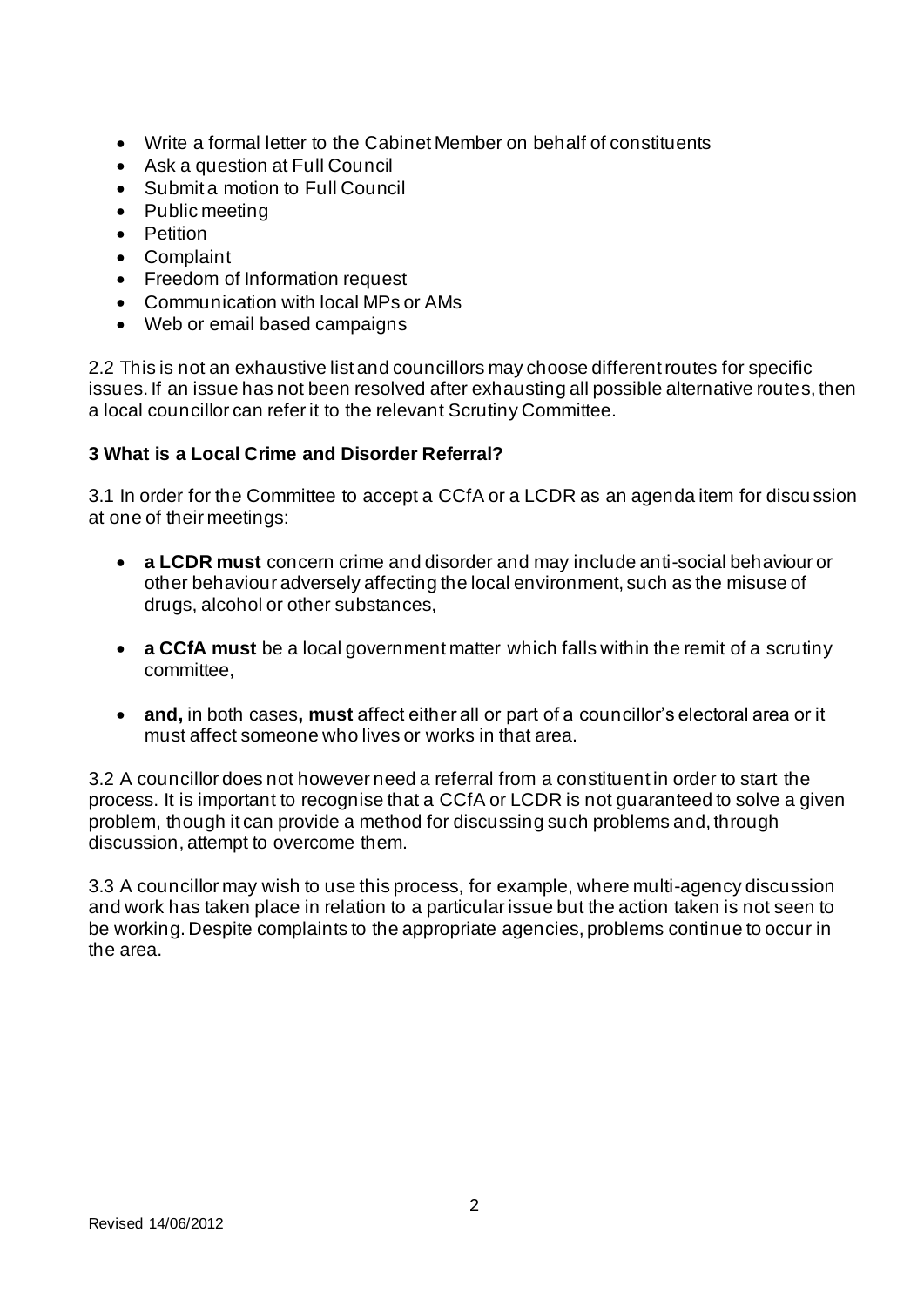# **4 How and When should I make a CCfA or a LCDR?**

4.1 A flowchart showing the process is provided at **Appendix 1**. A councillor may initiate the process by completing the form at **Appendix 2.** Further copies are available from the Democratic Services Unit. It is important that the local councillor specifies what outcome is expected from the referral. After completion the form should be returned to the Democratic Services Unit, which will log each request to track its progress and forward a copy of the form to the Head of Administration and Law (The Proper Officer) and the relevant scrutiny officer.

4.2 The Proper Officer will confirm whether or not the referral satisfies the requirements outlined in section 3 above to enable it to be placed on the agenda for discussion at a meeting of the Committee. Nevertheless, the Proper Officer reserves the right to exclude from the agenda any matter which is vexatious, discriminatory or otherwise potentially unlawful.

**4.3 Assuming that the referral meets the requirements in section 3 above, the member should still be careful to ensure that the timing of the referral is not premature and that all other potential remedies outlined in section 2 above have been exhausted, before a referral is made to the Committee. Members should be aware that if a premature referral is made, the Committee is likely to refuse to deal with the issue, based on the criteria outlined in section 5 below. If the Proper Officer believes that the referral is premature, he/she will advise the member accordingly.** 

### **5 What happens when my CCfA or LCDR comes before the Committee?**

5.1 It is up to the members of the Committee to decide whether, and in what form, to take the matter further. The Committee will use the following criteria to decide whether or not the referral is appropriate to be considered by Committee:

- Is the Committee satisfied that all reasonable attempts have been made to resolve the issue by the local councillor? Do the responses received by the referring councillor demonstrate that the matter is not being progressed?
- Has the Committee considered a similar issue recently if so, had the circumstances or evidence changed?
- Is there a similar or related issue which is the subject of a review on the current work programme? It may be more appropriate to link the new issue to an existing review, rather than hold a separate CCfA or LCDR hearing. Relevant time pressures on resolving the CCfA or LCDR should be taken into account.
- Have all relevant service areas or partner organisations been informed and been given enough time to resolve the issue? What response has the councillor received?
- Is this a case that is being or should be pursued via the Council's corporate complaints procedure?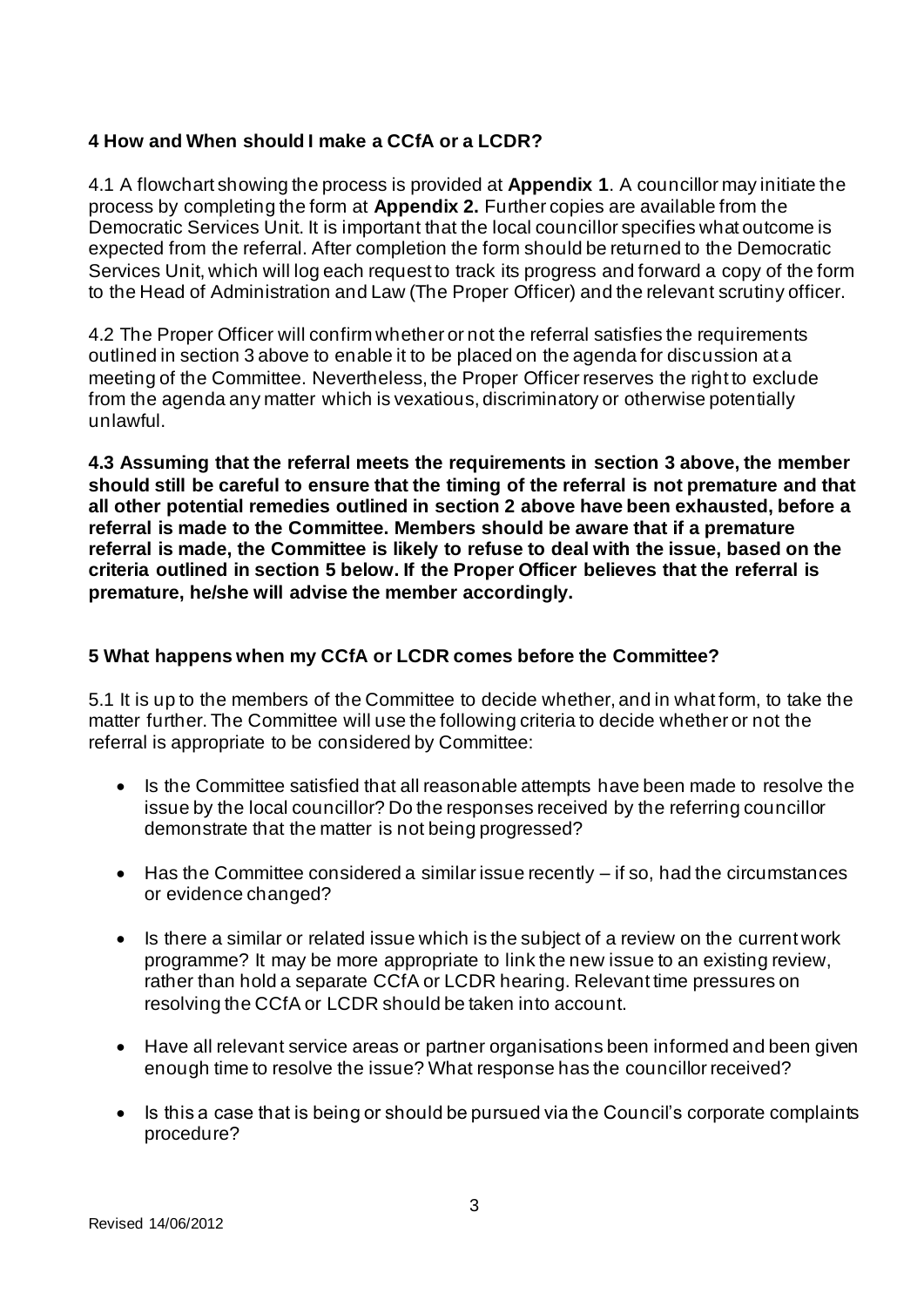- Is it relating to a "quasi-judicial" matter or decision such as planning or licensing?
- Is the issue part of an individual's own personal agenda (an issue of genuine local concern should have an impact on the local community)?
- Is this an issue currently being looked at by another form of local scrutiny?
- And, as with all scrutiny, does the matter have the potential for scrutiny to produce recommendations which could realistically be implemented and lead to improvements for anyone living or working in the member's ward?

5.2 If the Committee decides not to accept the CCfA or LCDR it must inform the councillor of the decision and the reasons for it.

5.3 If the Committee decides to accept the CCfA or LCDR, it must decide how it intends to take the matter forward and include the CCfA or LCDR in its work programme. This could include:

#### **Before holding a formal hearing:**

- Asking the Cabinet or relevant responsible authorities to respond to the CCfA or LCDR
- Setting up a research or task and finish group to undertake a more in-depth review.

#### **At a formal hearing:-**

• Asking for further evidence and/or witnesses to be brought to a future meeting. The Committee also has the power to invite representatives from partner authorities on the Community Safety Partnership to attend, where relevant for a LCDR, and to request information.

5.4 Any discussion in Committee would be based on how to achieve the outcomes that the councillor bringing the referral had specified. The discussion would explore potential solutions, and the item may end with the Committee recommending that certain action be taken by the relevant responsible authorities. It should be pointed out that discussions at committee will not necessarily resolve the issue immediately. However, the process can act as a spur for councillors and responsible authorities to work together to jointly develop policies to overcome the problem.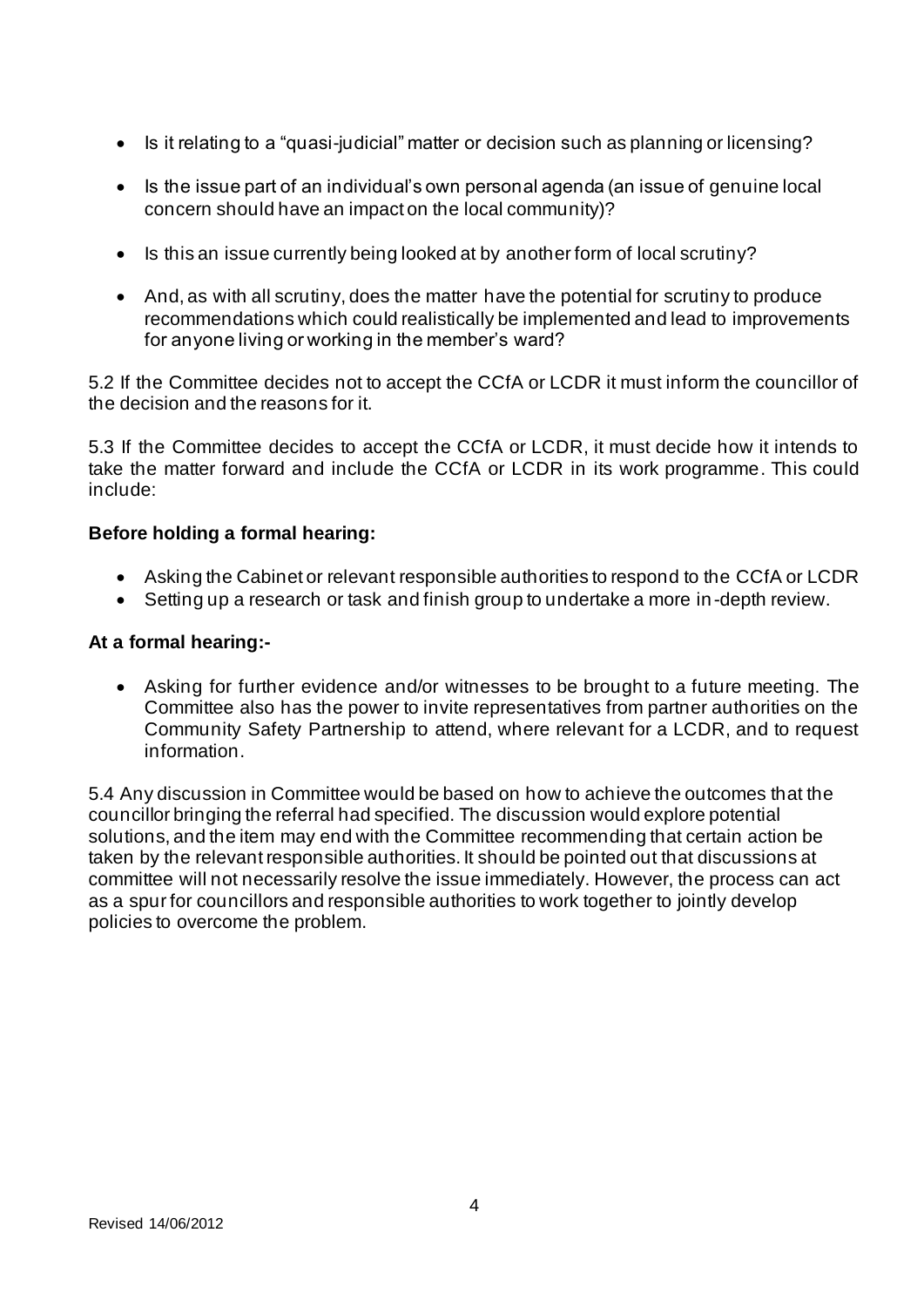# **6 Potential outcomes from a CCfA or LCDR**

6.1 Following a formal hearing, there are a number of potential outcomes from the Committee meeting:

- The Committee could determine not to make a report
- The Committee could determine that it is a complex issue that requires further investigation and commission a scrutiny review of the issue
- The Committee could write a report and make recommendations on the CCfA or LCDR to the Cabinet or relevant responsible authority.

6.2 Once the Committee has completed its work, the councillor who made the referral will receive a copy of any report or recommendations made. The reply will also be printed on the Council's website (unless there are reasons why the committee treats the matter as an exempt item, in which case the report will not be made public).

### **7 Timescales for dealing with a CCfA or LCDR**

7.1 Once a CCfA or LCDR has been assessed as meeting the requirements outlined in section 3.1, the item will be included on the next available Committee agenda, unless the councillor agrees to postpone or withdraw the referral on the basis that it is premature.

7.2 In exceptional circumstances, for example where there are unavoidable time constraints, a separate meeting may be convened. Should a CCfA or LCDR hearing result in recommendations to the Cabinet or responsible authorities, they will be requested to make a response to the recommendations within 28 days and 2 months respectively.

7.3 The Committee will monitor implementation of any recommendations on a regular basis as part of its forward work programme.

#### **8 Review of this Guidance**

8.2 This guidance is based on a model prepared and approved by the Association of County Secretaries and Solicitors (ACSeS) in October 2009, amended in light of section 63 of the Local Government (Wales) Measure 2011. ACSeS will review their model guidance in light of experience of the use of these procedures by local authorities in Wales, and this guidance may therefore be modified accordingly.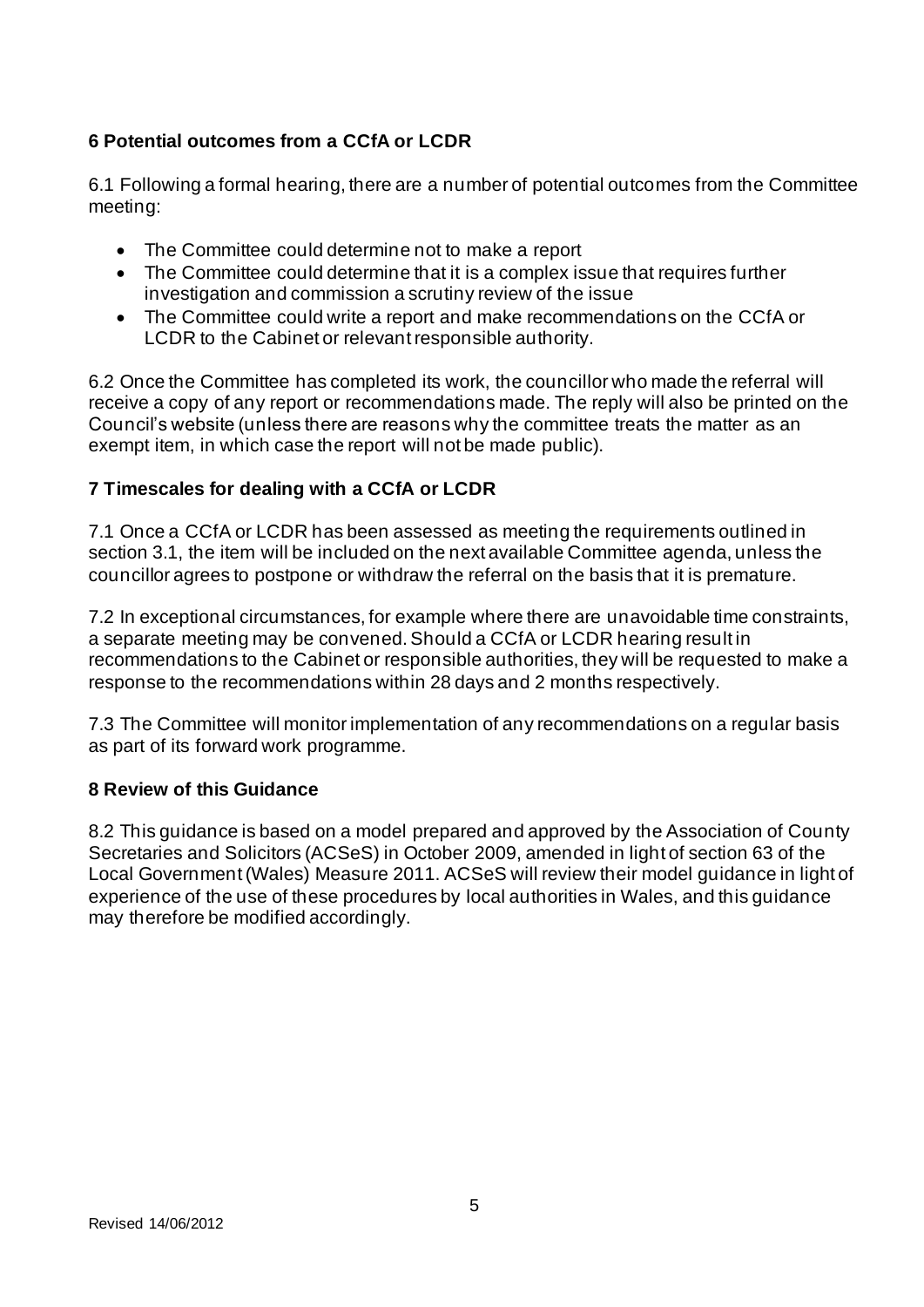### **Appendix 1**

**Flow Chart for Councillor Call for Action or Crime and Disorder Referral**

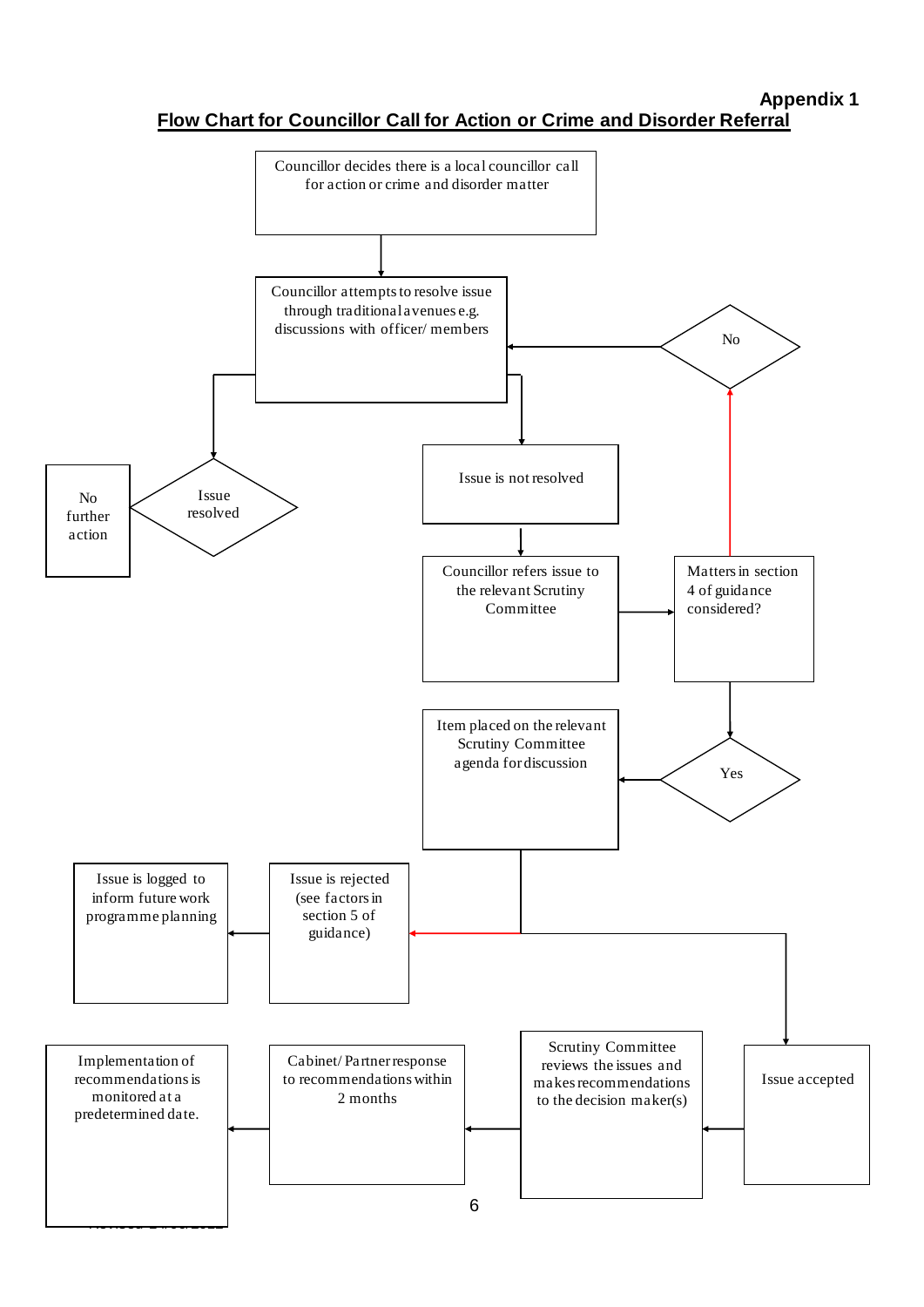#### **Appendix 2 COUNCILLOR CALL FOR ACTION OR LOCAL CRIME AND DISORDER REFERRAL**

*This form should be used by any county councillor who would like a scrutiny committee to consider a Call for Action or Crime and Disorder Referral in their electoral ward area.* **For the attention of the Head of Administration and Law**

| <b>From: Councillor</b> |  |
|-------------------------|--|
|                         |  |
| Ward:                   |  |
| <b>Contact details:</b> |  |

Telephone: \_\_\_\_\_\_\_\_\_\_\_\_\_\_\_\_\_\_\_\_\_\_\_\_\_\_\_\_\_\_\_

E-mail:  $\blacksquare$ 

| <b>SUBJECT</b>                                                                                                                                                                          |                                                                                                                                                                                                                                                                                                                                                                                                                                                                                                                                                                                                                                                                                                                                                                                                                                                                                             |
|-----------------------------------------------------------------------------------------------------------------------------------------------------------------------------------------|---------------------------------------------------------------------------------------------------------------------------------------------------------------------------------------------------------------------------------------------------------------------------------------------------------------------------------------------------------------------------------------------------------------------------------------------------------------------------------------------------------------------------------------------------------------------------------------------------------------------------------------------------------------------------------------------------------------------------------------------------------------------------------------------------------------------------------------------------------------------------------------------|
| Details:<br>Please briefly explain<br>what the issue is and<br>how it affects your<br>ward                                                                                              |                                                                                                                                                                                                                                                                                                                                                                                                                                                                                                                                                                                                                                                                                                                                                                                                                                                                                             |
| <b>Action taken to</b><br>date:<br>Please explain what<br>steps have been<br>taken, with whom, to<br>try to resolve the<br>issue (please tick the<br>actions you have<br>taken to date) | $\Box$ Informal discussions with officers or other councillors<br>$\Box$ Informal discussions with partner representatives<br>$\Box$ Referral of matters to other "scrutiny bodies" such as Community<br>Health Councils or internal audit committees<br>$\Box$ Approach the relevant Neighbourhood Policing Team or monthly<br>local Partnerships and Communities Together (PACT) meeting<br>□ Approach Local Anti-Social-Behaviour Groups<br>$\Box$ Formal discussions with officers and councillors<br>□ Write a formal letter to the Cabinet Member on behalf of<br>constituents<br>□ Ask a question at Full Council<br>□ Submit a motion to Full Council<br>$\Box$ Public meeting<br>$\Box$ Petition<br>□ Complaint<br>$\Box$ Freedom of Information request<br>□ Communication with local MPs or AMs<br>$\Box$ Web or email based campaigns<br>Additional actions and further detail: |
| <b>Timescales</b><br>Are there any                                                                                                                                                      | Yes / No (please delete as applicable)                                                                                                                                                                                                                                                                                                                                                                                                                                                                                                                                                                                                                                                                                                                                                                                                                                                      |
| deadlines associated<br>with the issue which                                                                                                                                            | If yes, please give details                                                                                                                                                                                                                                                                                                                                                                                                                                                                                                                                                                                                                                                                                                                                                                                                                                                                 |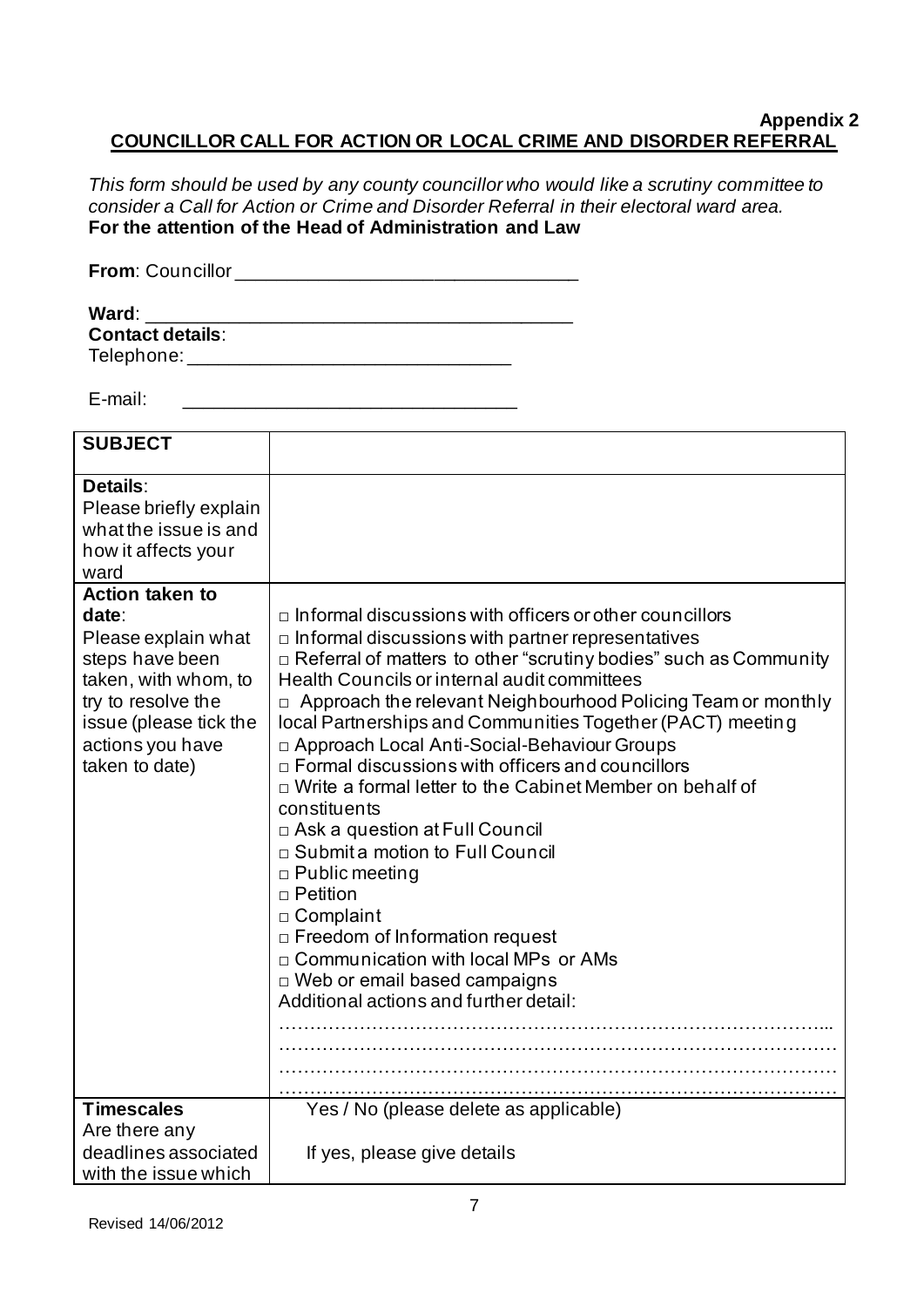| the scrutiny<br>committee needs to |  |
|------------------------------------|--|
| be aware of?                       |  |
| <b>Expected Outcome</b>            |  |
| Please describe the                |  |
| outcome you hope to                |  |
| gain via this referral             |  |
|                                    |  |
|                                    |  |
|                                    |  |
|                                    |  |
|                                    |  |
| Papers attached:<br>Please list    |  |
| documents attached                 |  |
| which should                       |  |
| evidence the impact                |  |
| of the issue, the                  |  |
| steps taken and any                |  |
| responses received.                |  |
|                                    |  |
|                                    |  |
|                                    |  |
|                                    |  |
|                                    |  |
|                                    |  |
|                                    |  |
|                                    |  |
|                                    |  |
|                                    |  |
|                                    |  |
|                                    |  |
|                                    |  |
|                                    |  |
|                                    |  |
|                                    |  |
|                                    |  |
|                                    |  |
|                                    |  |
|                                    |  |